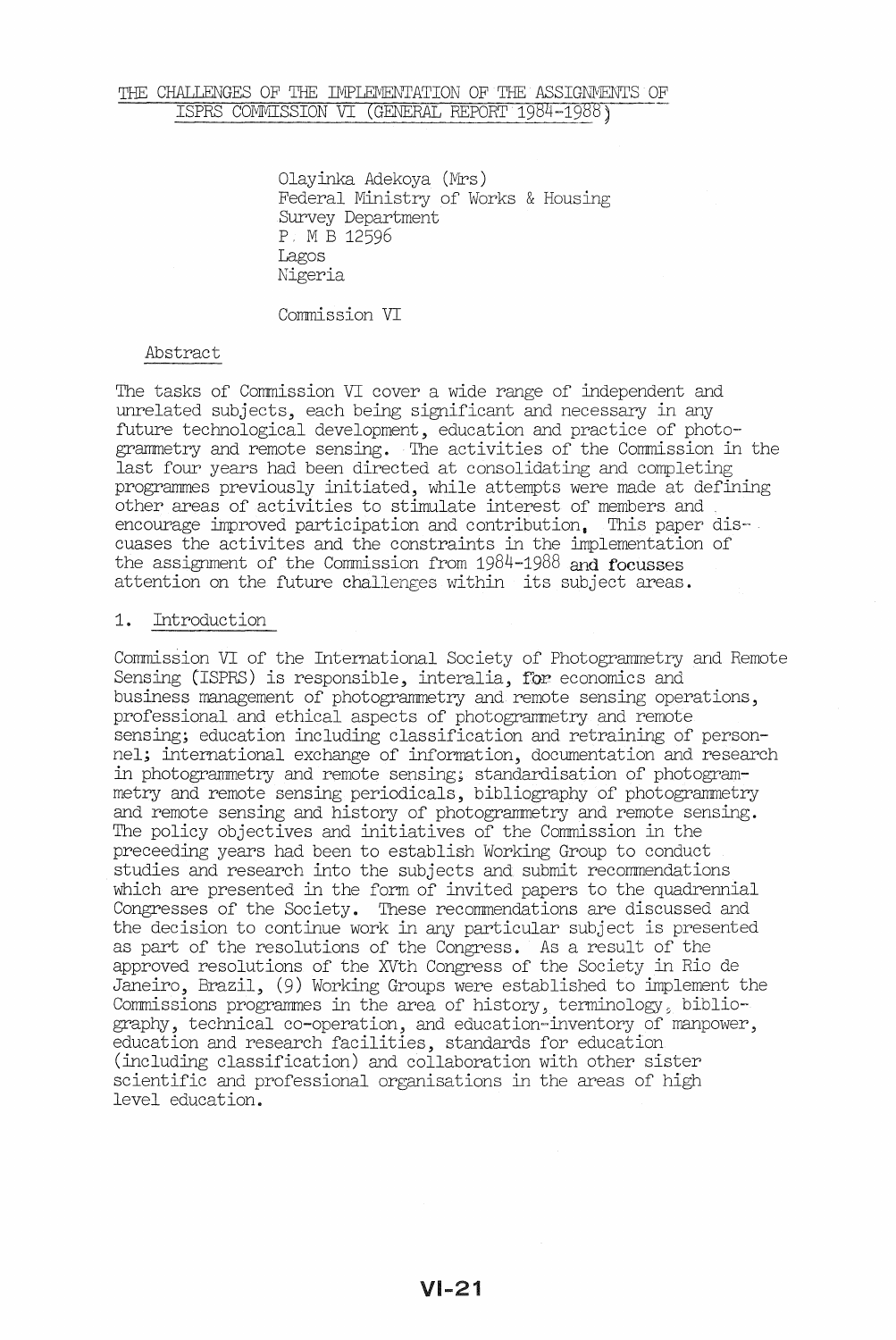We left Rio full of hope that by the end of this quadrennial period, Commission VI could complete the on-going/uncompleted projects initiated from previous years.

publish the book, 'Photogrammetry-historical review of methods and instruments'.

publish 'the ISPRS Multilingual Dictionary of photogrammetry and remote sensing terms and definitions in the three (3) official languages of the Society Viz; English, French and German and encourage translation and publication by other language groups.

negotiate the proprietorship and funding of the ISPRS information retrieval system.

publish the standards for education at different levels in photogrammetry and remote sensing viz: operator, technical/technological and professional levels.

develop specifications for access to the Laval University, Quebec, Canada information and data bank on manpower, education/research facilities.

prepare guidelines on the requirements for bilateralmultilateral technical co-operation/assistance.

seek technical co-operation for developing countries to establish facilities in surveying and mapping and education where feasible.

initiate the writing and production of lecture materials, textbooks and other teaching aids in photogrammetry and remote sensing.

establish co-operation with Commission II in the area of instruments for education and Commission VII in remote sensing education.

report on the status and/or trends in its other subject areas of the International Documentation Centre, promotion and development of education, high level education, techand deveropment or education, high rever education, teen<br>nical co-operation, all of which would form a basis for future activities of the Commission.

initiate research and studies into other subject areas considered to be important to the realisation of the objectives and goals of the Commission.

In pursuance of the above seven working groups were approved by the Council of ISPRS and established to conduct studies and research into the assigned subjects of the Commission as outlined in (3).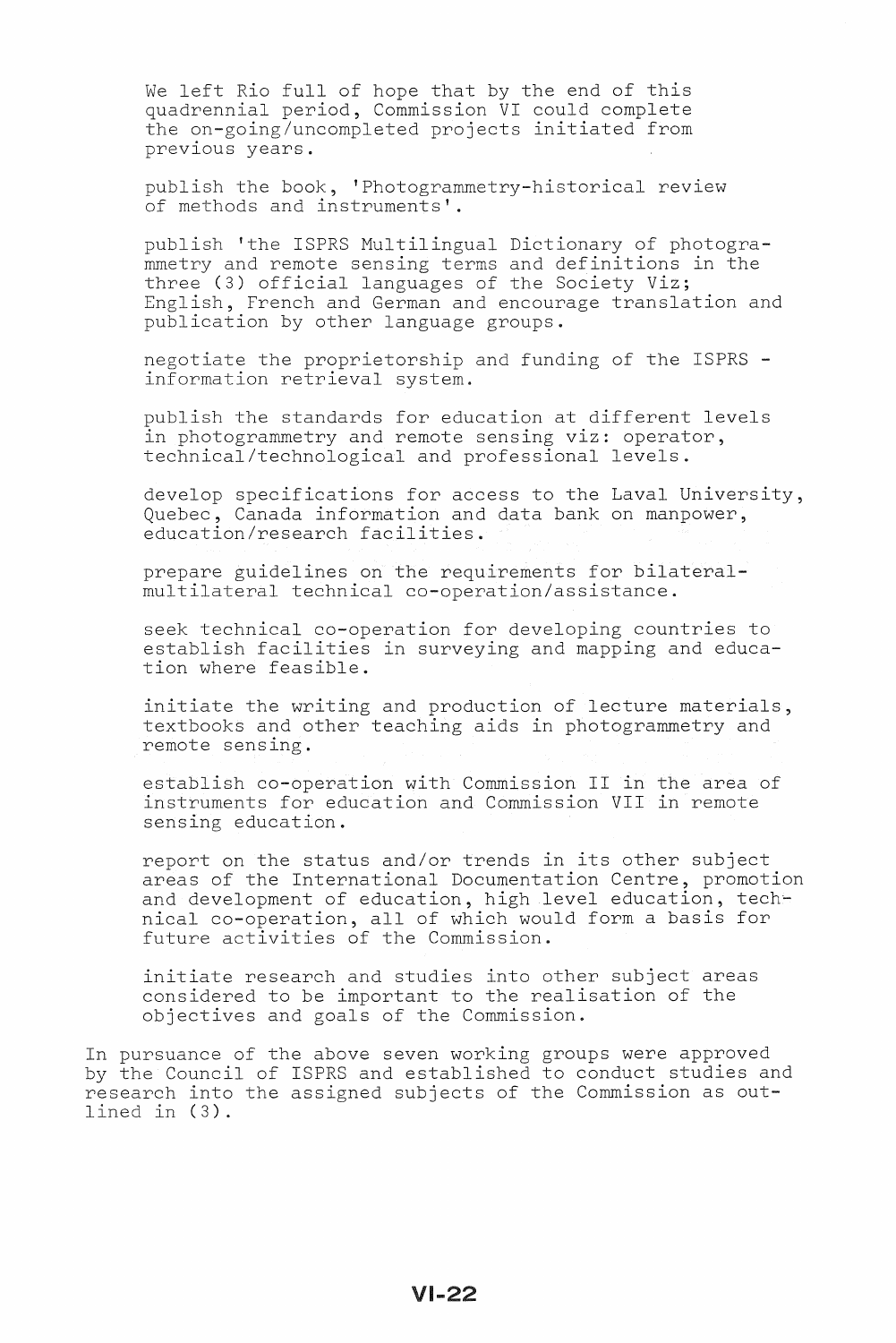# 2. Commission VI Symposium 1986 Badagry, Nigeria

The mid-Congress Symposium of the Commission was held in Badagry. Nigeria from 22 - 26 September 1986. The Symposium was attended' by 93 participants from seven countries - nine international delegates including one Nigerian who is an expert in remote sensing with the Outer Space Unit of the United Nations. Welcome addresses were presented, among others, by the Government of Nigeria, the Nigerian Society for Photogrammetry and Remote Sensing and the International Society for Photogrammetry and Remote Sensing ably represented by no less a person than our own President himself, Professor G. Konecny.

Prof. Adebayo Adedeji, the Executive Secretary of the Economic Commission for Africa.presented the Keynote Address. He gave an overview of the capacities and capabilities of the National cartographic and remote sensing institutions in Africa. He decried the dearth of technical information for planning, development and rational utilisation of resources. He concluded that developing countries had to acquire the appropriate technology if they were to establish effective sovereignty over their natural resources.

Nineteen technical papers (including a lead paper on 'the significance of photogrammetry and remote sensing applications in developing countries' by Prof. Gottfried Konecny) were presented in seven technical sessions. The papers covered the activities of the Working Groups, the subjects of the Commission and the applications of photogrammetry and remote sensing in general.

A panel of experts led discussions in all the subjects areas of the Connission. The outcome of the discussions resulted in the conclusions of the Symposium. It is noteworthy that the focus of the symposium was on photogrammetry and remote sensing as a catalyst for economic development; with emphasis on developing countries. The participants paid a one-day visit to a private surveying and mapping company (Messrs Pan African Surveys (Nig) Ltd) ,Federal Survey Department - the Mapping Agency of the Federal Government of Nigeria and the Departments of Surveying and Geography of the University of Lagos.

Unfortunately, the Working Group Meetings could not be convened due to the poor international participation. Nevertheless many discussions were held by President Konecny, with the Commission President and some of the working group chairmen on most of the assignments of the Commission and later with Henri Latarche and Adigun Abiodun of United Nations on the ISPRS-IRS.

The technical papers and the conclusions of the discussions were presented in the proceedings of the Symposium, International Archives of Photogrammetry and Remote Sensing, Vol. 26-6 published by Commission VI ISPRS Nigeria (1984 - 1988).

# 3. Activities of Commission VI

# 3.1 Economics and Business Management

The conclusion of the XVth Congress of the Society by the Commission on economics and business management was that the recommendation of Jurgen Hotmer (11), be accepted, although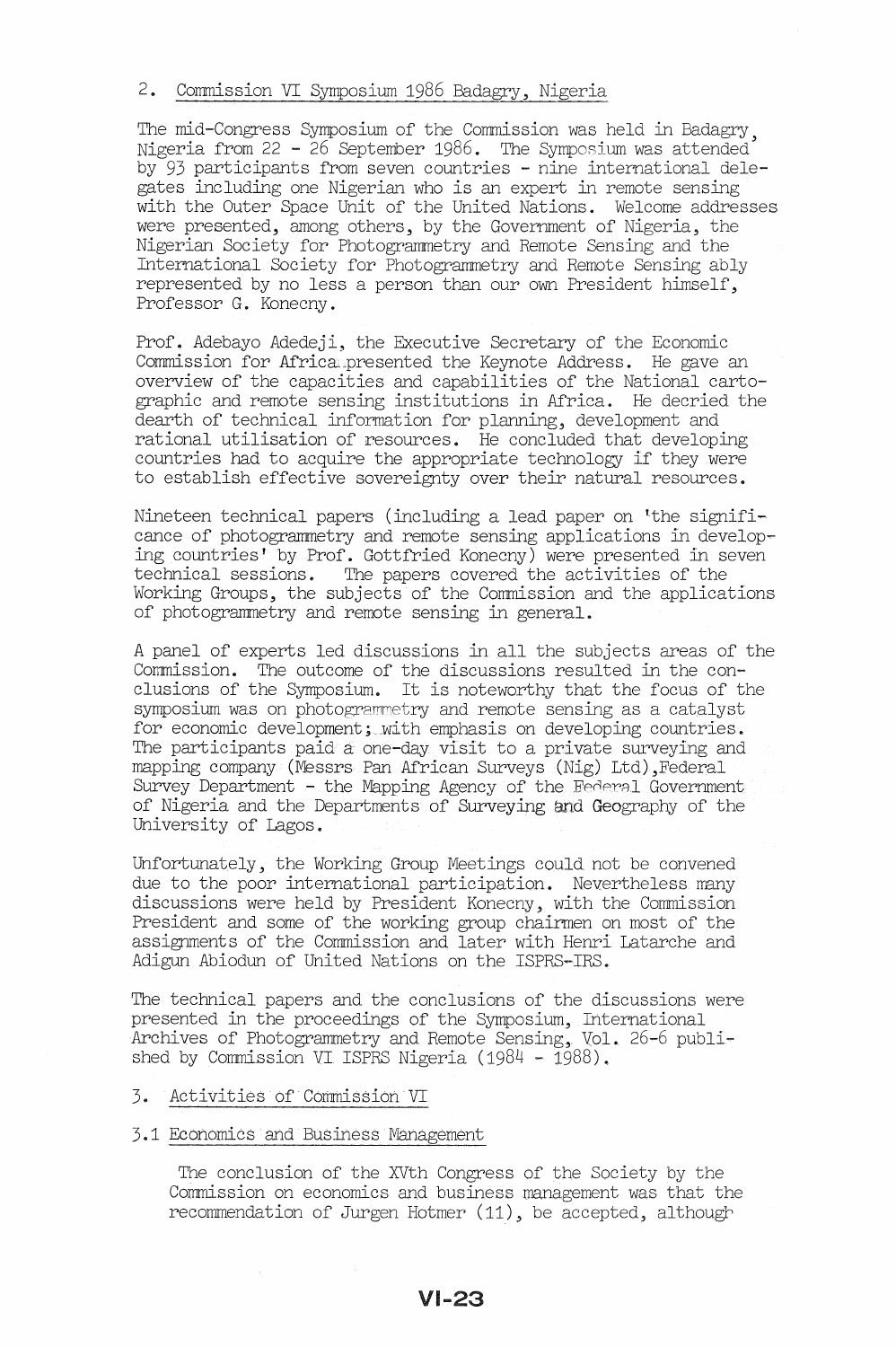it was not resolved that the Bye Laws of the Statutes of the Society be amended to remove or transfer this assignment to any other Commission. The Commission gave consideration to inviting a paper on the commercial aspects of photogrammetry and remote sensing - particularly in the area of cartographic applications of remote sensing. The paper is to prepare general specifications for project planning, design and costing. It is realised that the specification would depend on the details of the project, and the economic, social and political factors which vary from country to country. Unfortunately these were just thoughts. There were no colleagues signifying interest and willing to undertake the work. Although the ISPRS is a scientific organisation, it is part of its responsibilities to give adequate attention to the commercial cum money making aspects of photogrammetry and remote sensing if it is to succeed in attracting the younger generation in this field of specialisation.

### 3.2 Professional and Ethical Aspects

Dennis Fernando of Sri Lanka presented a very brilliant analysis of the studies instituted by him on this subject at the Rio Congress (10). His conclusions were that the Commission should resolve to:

- · establish an international professional institution in the field of photogrammetry and remote sensing at the higher professional level of competence under the umbrella of ISPRS.
- · that the constitution of ISPRS be amended to reflect the above.
- establish a working group of Commission VI to tackle this problem.

The ensuing discussion chaired by no less a person than our past President Fred Doyle identified the need for Professional Institutions, but note that the ISPRS was a learned scientific society and not a professional one. It comprised of member-societies and not individuals. Hence, the Society could only recommend what it considered as the acceptable minimum standard for professional competence to its members. The issue was therefore suspended pending the completion of the publication of the Standards of Education at various levels in photogrammetry and remote sensing.

## 3.3 Education, Classification and Retraining of Personnel

Working Groups  $VI/4$  and  $VI/7$  were approved by Council to implement the resolutions of the Rio Congress on Education Working Group *VI/4,* chairman Fred Adamec, was charged with the responsibility to prepare the standards of Education at various levels and the policy for the accreditation of courses, diplomas and degrees in photogrammetry and remote sensing. It was envisaged that his work would be completed before 1986. The embracing subject of photogrammetry and remote sensing education, the task of Working Group *VI/7* (chairman, Sanjib Ghosh and co-chaired by Taichi Oshima and Ceasar Vou Te), is responsible for the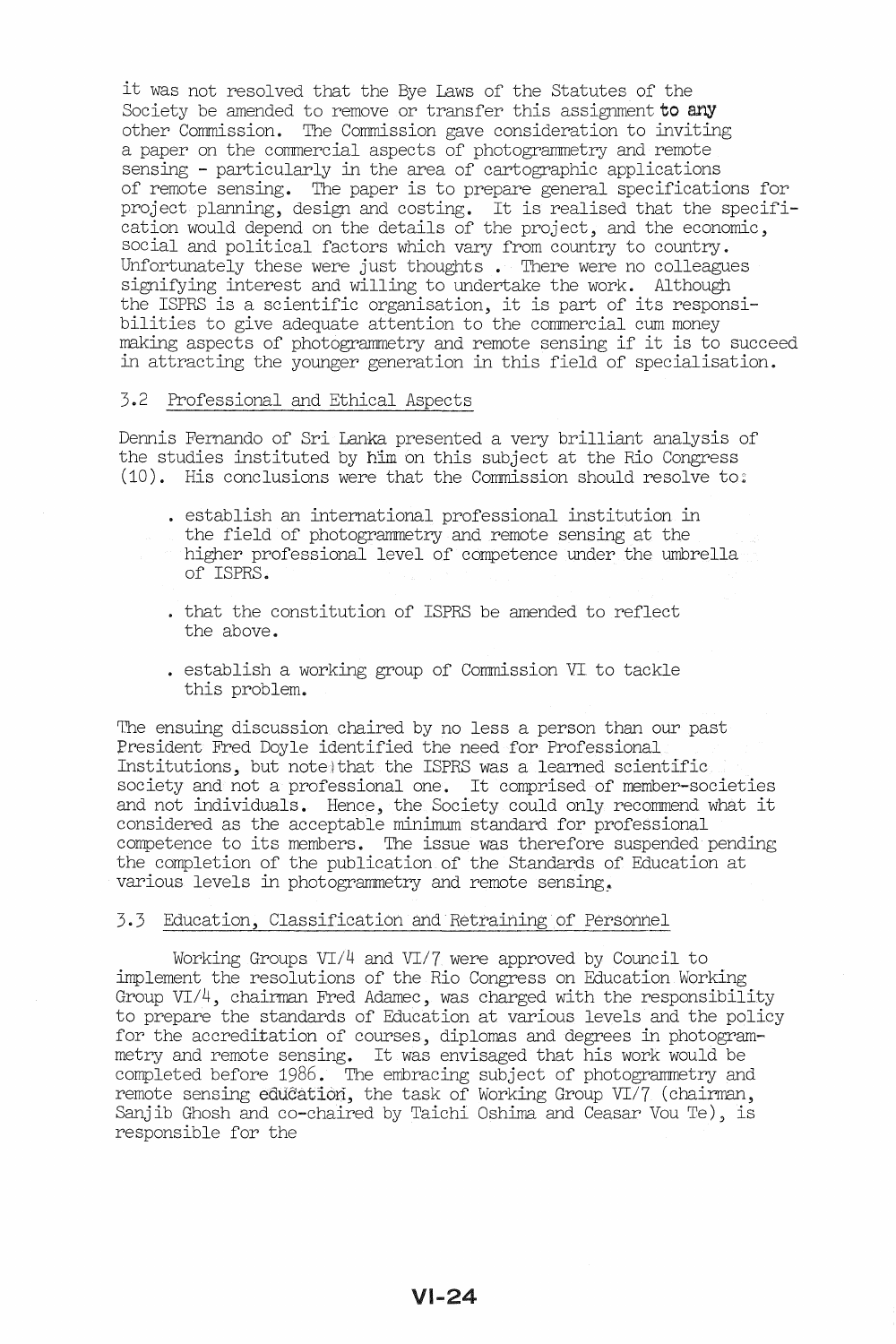promotion and the development of education though the preparation of training packages and lecture materials and with emphasis on the needs of developing countries. It is obvious that any activity of Commission VI in education spans over the assignments of the other technical Commissions and those of the sister societies. This explains why seven (7) out of the nineteen (19) papers presented at the Commission Symposium were on education while 50% of the abstracts submitted for this Congress are on this. This clearly underscores the importance of education including research in the work of the Society. The Commission took cognissance of the areas of applications beyond the conventional cartographic applications viz mapping and concluded that there is the need to re-design and re-structure the curricula in photogramnetry and remote sensing at all levels to accomnodate courses on the basic concepts and applications directed at specific needs, which could be reviewed periodically to accommodate<br>new ideas  $(8)$ . To this end, Working Group VI/7 was requested To this end, Working Group VI/7 was requested to prepare recommendations on the curricula for the various levels of education. Short term and extension courses to re-train personnel and update skill and knowledge particularly in new technology and instrumentation are realised through the organisation of Regional Workshops in co-operation with a member country within the Region (12).

### 3.4 Inventory of Manpower, Education and Research Facilities

An. international information and data bank on the inventory of the world manpower, education and research facilities was initiated<br>by Prof, Brandenberger at Laval University, Canada under the Prof. Brandenberger at Laval University, Canada under the auspices of the United Nationas and with the ISPRS as a co-proprietor in 1972 and completed in 1980 (6). The Commission renewed the mandate to continuously update and expand the facilities to accomnodate information on the world surveying and mapping organisations, statistics on the completed work, manpower and expenditures involved, education and to disseminate the information on global basis, It was hoped that this would be expanded to an International Documentation Centre to serve ISPRS and all the other organisations involved in surveying and mapping science (Brandenberger, 1980). The Joint Board Meeting of ISPRS, FIG, ICA *8.11.J.* ISM endorsed the proposal and appointed an adhoc group to study the continuation of the Laval Data bank as a joint venture. A major concern has been that of access to the bank as no adequate retrieval software is available (13) ..

The Working Group was renewed in 1984 with the tasks redefined to include the establishment of the International Documentation Centre (in close collaboration with the ITC). The 1986 Symposium concluded that the Working Group should:

- . prepare a detailed description of the contents of the Laval Databank and circulate to members.
- review, update and eventually modify the questionnaire on the inventory of manpower, education and research facilities in photogramnetry and remote sensing. This task was to be undertaken by a study group comprising a group of experts to be appointed by the Working Group.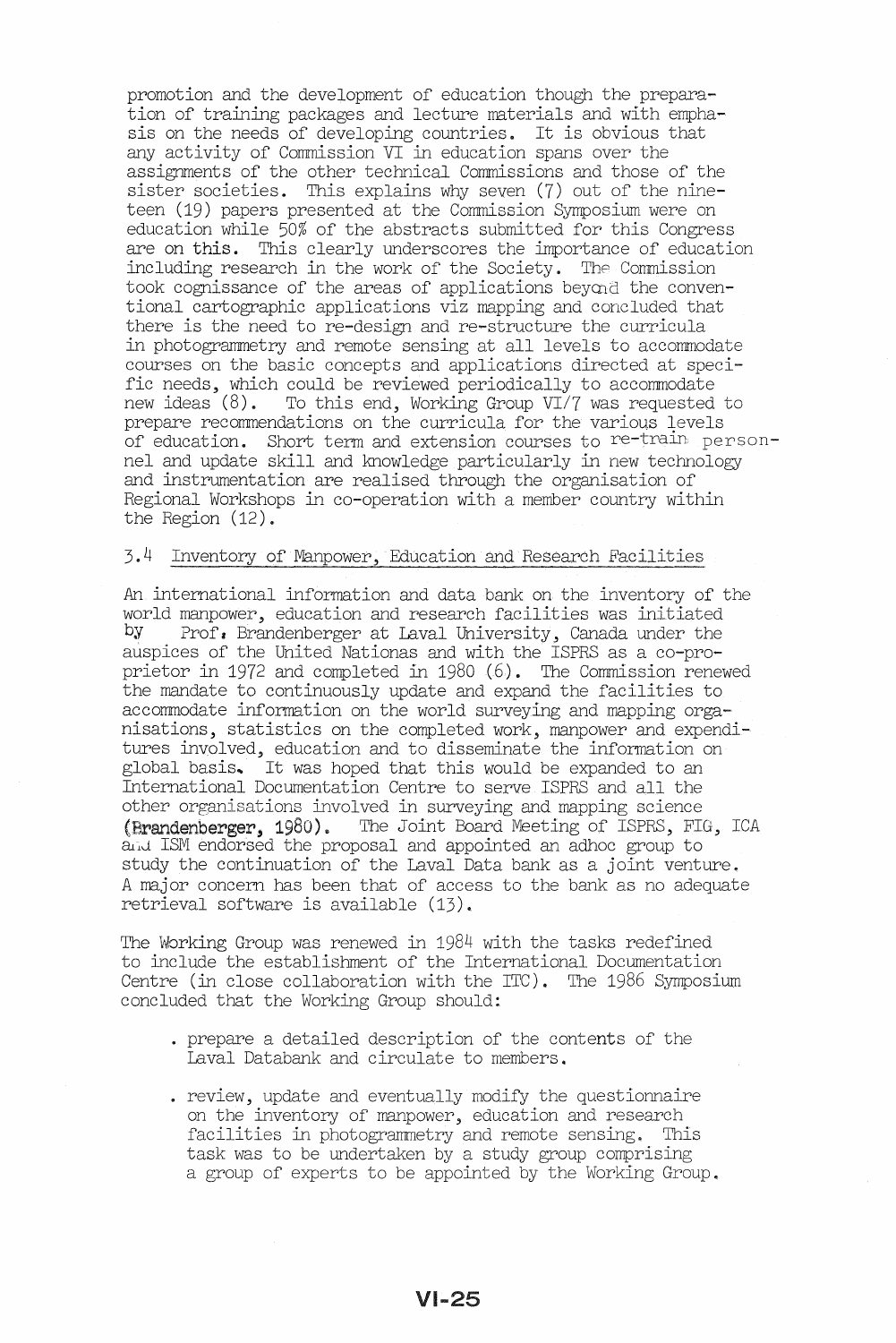- submit proposals to the International Union of Surveying and Mapping Organisations on how the Laval Databank can be made a component of the International Documentation Centre.
- . the Working Group was to organise special workshops on the above.

# 3.5 Technical Cooperation

Commission VI established a Working Group to Study the problems of Technical Assistance/Cooperation, including acquisition and transfer of technology. The focus was to be mainly on Developing Countries and the assigned tasks of the Working Group included;

- preparing relevant information on policies and procedures regarding multilateral and bilateral co-operation in surveying and mapping.
- study the feasibility of establishing partnerships to support developing nations and develop solutions to meet the respective requirements; and encouraging the development and establishment of facilities in surveying and mapping including remote sensing.

To achieve the above, a special questionnaire was designed and circulated to assess the existing facilities and identify the areas of need and in particular, those countries requiring technical assistance, possible sources of funding and donor countries. The Working Group presented a status report of its activities. At the 1986 Commission VI Symposium, it was concluded that the task of the Working Group should be revised and updated to identify the nature of technical cooperation required by developing countries and possible sources; and the limitations in tech· nical cooperation posed by finance, political issues and communications and submit proposals on how to overcome them.

# 3.6. Standardisation of Photogrammetry and Remote Sensing

Prof, J. Hothmer was appointed the Chief Editor of Photogrammetria the official Journal of ISPRS. He has successfully resusitated and rejuvenated the Journal, and has, in the last four  $(4)$  - year period, effectively disseminated information on the activities of the Society and its Working Groups, studies and research in photogrammetry and remote sensing, concepts and applications.

The XVth Congress urged that the Society should stimulate cooperation concerning Regional Periodicals but no further activity was initiated.

# 3.7 Multilingual Dictionary of Photogrammetry and Remote Sensing - Terms and Definitions

1he campaign to produce an ISPRS Multilingual Dictionary was muted by Jurgen Hothmer in 1980, although not effectively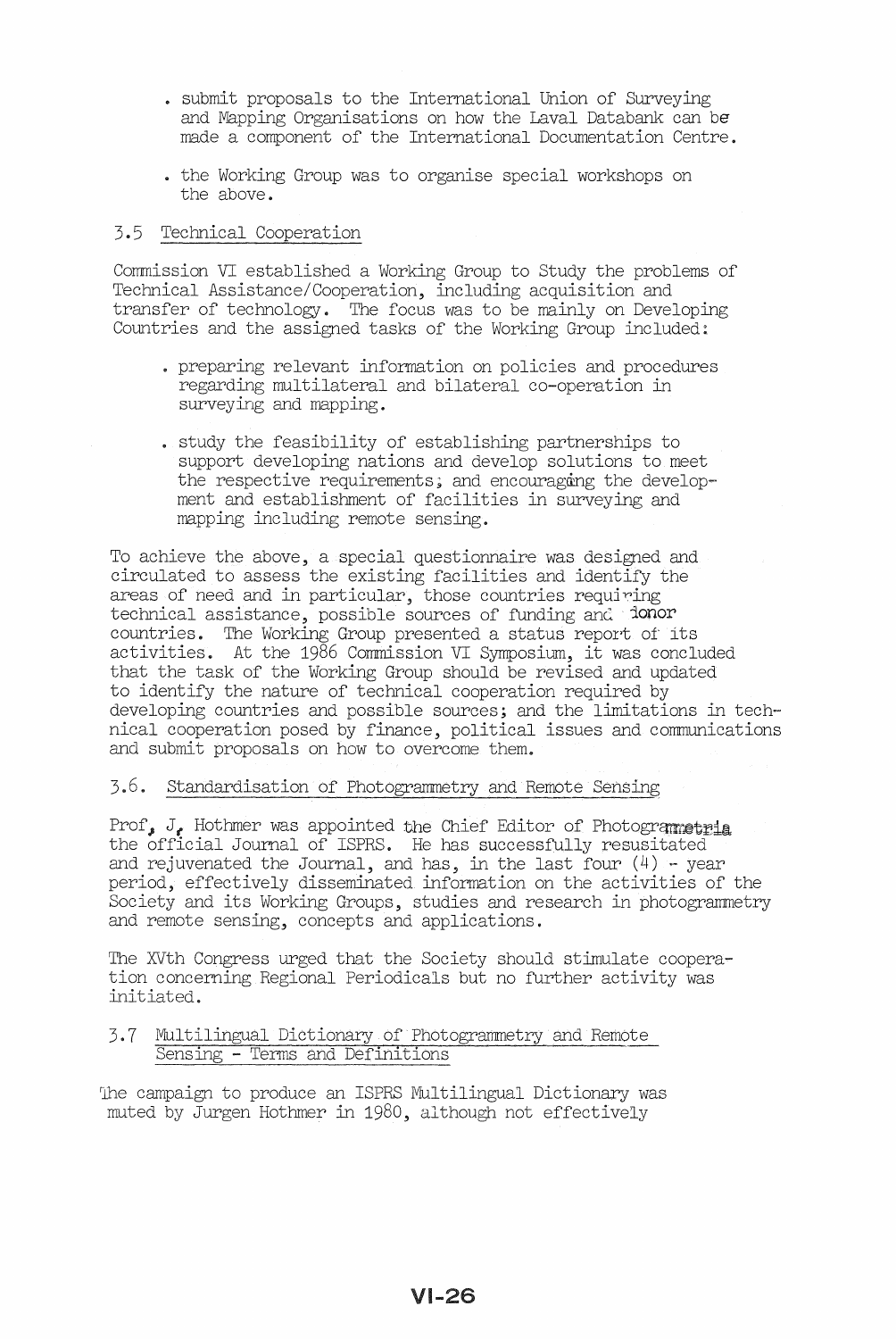realised until 1982 when Gerhard Lindig and a few other colleagues accepted responsibility for the compilation of the Dictio-<br>nary, initially in three (3) official languages of the Society - German, French and English. A status report was presented at the Rio Congress in 1984, at which fourteen (14) language groups were already involved in the compilation of the glossary of terms and definitions. The English language group had completed about 3000 Entries and embarked on the definitions (4) with the publication of the ASP Multilingual Dictionary, the Working Group was renewed in 1984 with a mandate to review the ASP Multilingual Dictionary with the possibility of using it as input data base for translation by the other language groups.

In 1986, the number of language groups had increased to 19, and our colleague: from Jordan Major Odeh had offered to compile it in Arabic. The immediate preoccupation of the Chief Editor is to ensure that the English, French and German groups are completed and to encourage the translation/compilation and extension to other language groups.

# 3.8 Bibliography

The specifications for the ISPRS Information Retrieval System was approved in 1983. A position paper by Prof. J. Hothmer in Rio in 1984 had proposed that the financing of the Office responsible for the Database be a joint venture of the European countries. This was not realised. Other efforts to obtain financial support for the implementation of the ISPRS-IRS were unsuccessful. The 1986 Symposium of Commission VI therefore considered other possibilities and options, and decided that the ultimate goal of the Working Group was to document all Existing Data Bases. To this end, a questionnaire was to be designed to identify all types of data bases all over the world, determine their capabilities, review and publish the returns and update the information periodically. The United Nations Outer Space Unit has agreed to cooperate with the Commission on this task.

## 3.9 History of Photogrammetry

The book'Photqgrammetry - Historical review of Methods and Instru~ ments is to be published in  $\frac{1}{2}$  Volumes. Volume I was published by T. Blackhut and we understand that the text had been read by President Konecny and Vice President Zarcyski and would be acknowledged at the Congress. Past President Fred Doyle has accepted resronsibility to edit Volume IT. The Commission had also offered to review the manuscript before final publication.

### 4. Preparation for the XVIth Congress

It is to be recalled that the attendance at the Sessions of Commission VI at the Rio Congress was rather poor. The international participation at the Symposium of the Commission was even more disappointing. This has been attributed to the fact that our colleagues realise and appreciate the importance of the contribution of the work of Commission VI, but many of them would rather be engaged in the more challenging scientific areas of research. In preparing for the Congress, we have reverted to the old system of having a lead paper - the invited paper, to open discussion into the particular subject followed by other presented papers.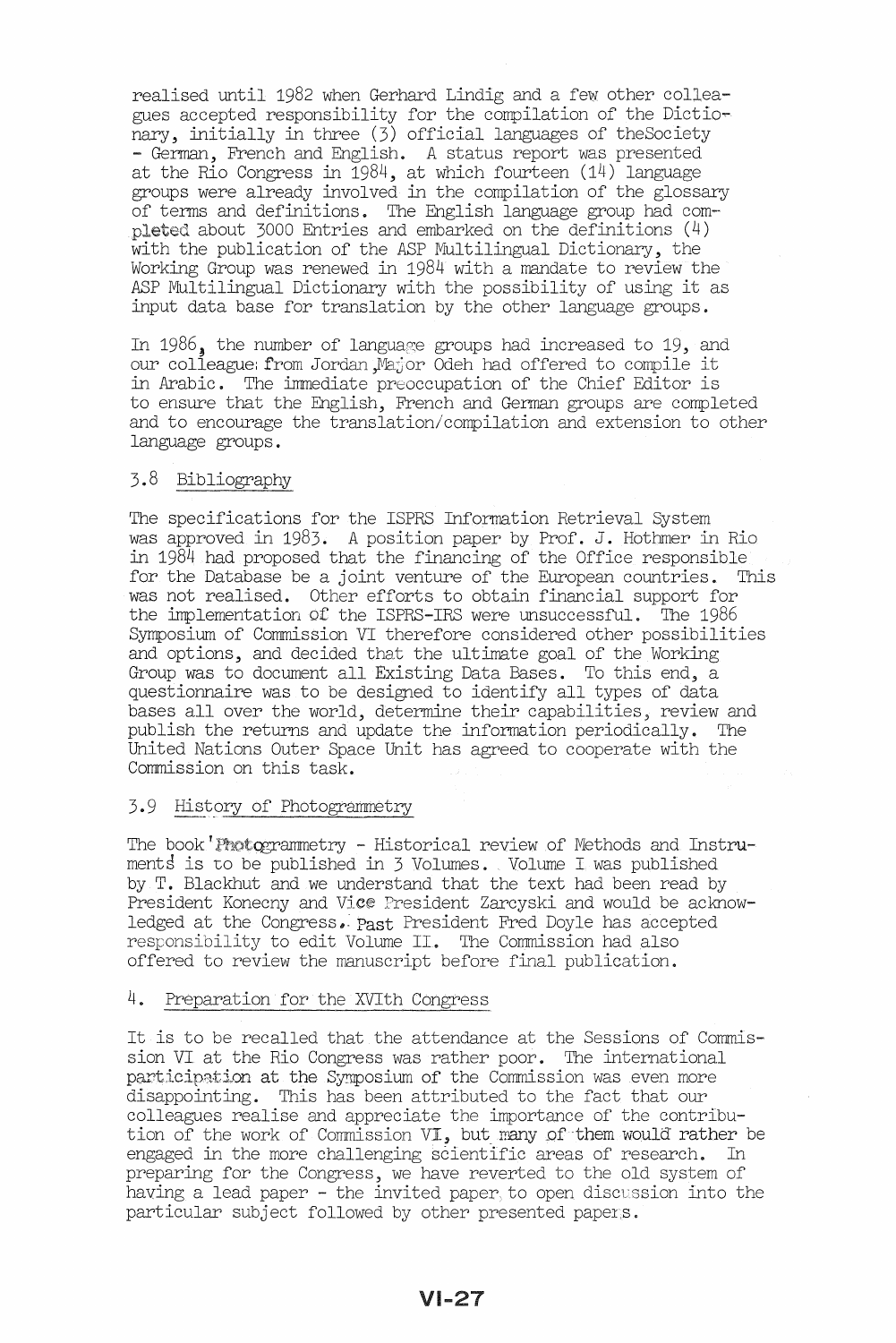Our primary task at the Congress is to assess the achievements of each Working Group on the assigned tasks and determine the other areas for which research would be necessary. The Business Meeting of the Commission would be to review the work of the Commission, discuss the termination or review the tasks of any Working Group and in the case of renewal, clearly formulate the task definitions so that the goals and targets are clearly defined.

# 5. Constraints in the Implementation of the Tasks of Commission VI

The subjects of Commission VI span over the entire spectrum of activities of the ISPRS and indeed that of the other sister organisations. It is a service unit to the technical Commissions and a link between the Society and other sister organisations. Its work is not one of the competing priorities of ISPRS but the basic foundation without which the goals and objectives of the other technical Commissions cannot be realised.

A quick overview of the contributions of the Commission's activities from 1972 shows that very few colleagues have devoted their time to the work of the Commission. Most of the subjects require continuous review, assessment and updating. In effect, many working groups have been established for many years, and have the traditional approach of tackling the assigned tasks, mainly through the use of questionnaires (designed to collect global information of the tasks) and through the organisation of regional and local workshops. Experiences show that the responses to the questionnaires are poor and sometimes the information obsolete.

Participation at the regional workshops, symposia is limited in most cases to the immediate locality. Better international participation can only be realised if the host country can offer sponsorship. Even where this is so, the poor world communication system can mar a well organised and adequately supported programme.

Even when new innovations are introduced to supplement the traditional approach, the Commission has to have the where-withal to direct and monitor the activities of the Working Groups.

Ideally, the Commission should hold its meetings periodically to ensure that the programmes are well articulated and coordinated to ensure the realisation of its desired goal. The import is that the Secretariat should have the necessary financial and logistic support to host the meetings.

#### 5.1 Recommendations

The basic infrastructural support for the Commision Secretariat need to be guaranteed.

Interaction between Commission VI and the other Commissions should be strengthened. To this end, Inter-Commission Working Groups of Commission VI and all the other Commissions should be encouraged, i.e. at any proposed activity of other Commissions a technical session should be devoted to discussions on how the assignments of Commission VI affect the work of that Commission.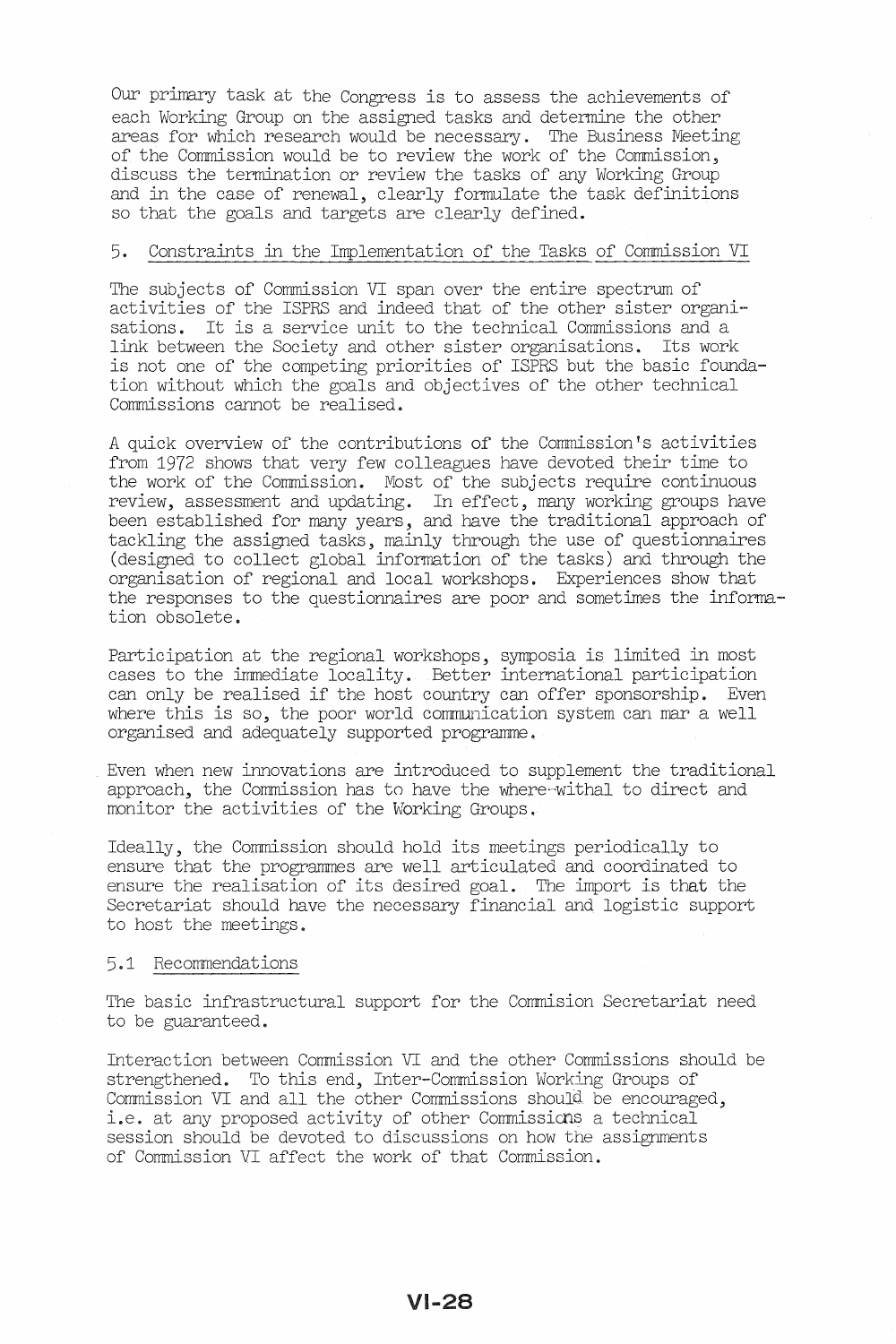In effect, a representative of Commission VI should serve the other Commissions. Commission VI can achieve and make consider able impact on the Society if the assigned tasks are tailored towards the defined goals.

Commission VI is to the other technical Commissions what Surveying, Mapping and Remote Sensing is to any Nation - the bedrock of all political, socio - economic and technological development programmes. To most countries, the importance of the latter is recognised yet policy-makers and managers only consider it as a tool to be used and dispensed with; hence, the inadequate budgetary provisions for its services. We, at every opportunity, decry this. Who do we blame for the neglect and poor participation in, or'is it the lack of recognition of the importance of the assignments of Commission VI? The impact of the activities of the Society is better felt through the activities of the Commission. Future activities must therefore ensure that the Commission is given its pride of place through improved recognition within the rank and file of the Society. More active participation (in quality and quantity) in its activities must be encouraged. Its future programmes must be made more attractive and interesting. Efforts must be made to popularise and promote the Commission among ISPRS members. To this end, the future outlook should be formulated to clearly define the assigned tasks of the Working Groups its expectations, articulate the programme of work that could be achieve within a set time-frame,  $divect$ , monitor and coordinate these programmes to achieve specific goals.

### 6. Future Programmes/Implementation

## Economics and Business Management

The economic factors affecting business and professional practice in photogrammetry and remote sensing vary from one country to another. These factors are yet to be compiled as guide for estimates in budgetary preparations for projects. In addition, a study of the cost implications of cartographic applications of remote sensing need to be under·~taken. This task should be given priority in the immediate future.

#### History

Work is to be pursued more vigorously on the editing and publication of volumes II and III of the history of photogrammetry and remote sensing. The manuscript should be reviewed by ISPRS through Commission VI before final publication.

#### International Documentation Centre

This Centre should be established as a joint venture of all the Surveying and Mapping Organisation. In the absence of any other data on inventory of manpower, education and research facilities, a comprehensive and detailed description of the Databank at Laval University should be prepared if it is to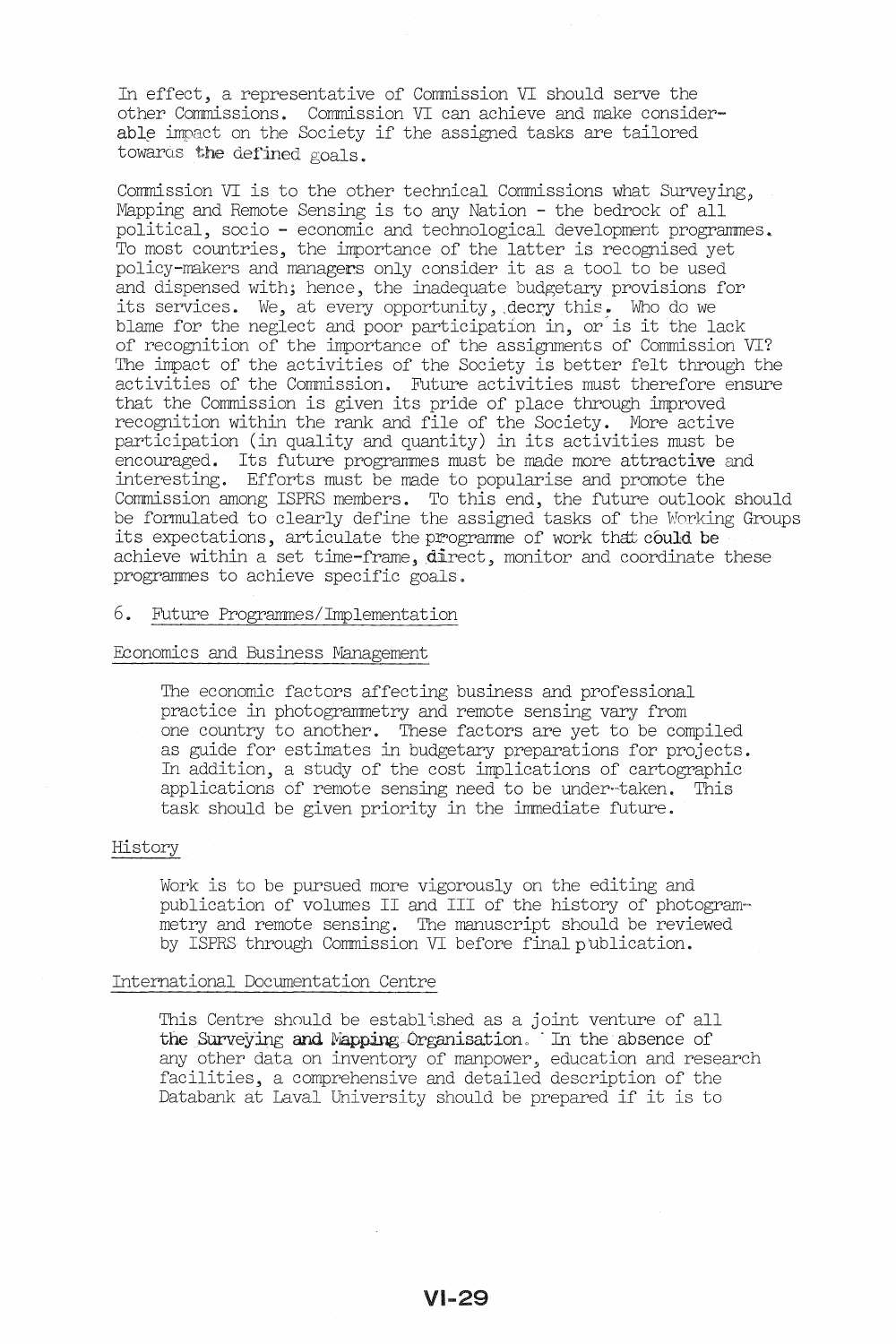form the nucleus of the IDC. The task of the Working Group should be more vigorously pursued.

### Professional Strategy

The work of ISPRS according to the statute, Section 26 of the Bye Laws, are technical and scientific in scope. The professional aspects deserve the attention of the Society and should be so reflected in the bye laws.

## Technical Cooperation

In most Developing Countries facilities for education, research and practice of photogrammetry and remote sensing are obsolete if not totally lacking. Some countries are totally dependent on technical assistance from developed countries. We are all living witnesses of the rapid developments in this technology in the last few years. Developed countries are competing in the conquest of space. Remote Sensing applications have assumed new dimensions. The gap between developing and developed countries is getting wider. Yet it is desirable that we develop together. As the saying goes, 'Give a friend a fish, you would have fed him for one day, teach him how to fish, you would have fed him for the rest of his life: Commission VI can make considerable impact in this area. The Society should encourage the developing countries to establish the required facilities and acquire the necessary technology not only as users of technology but as inventors. This can be achieved through international cooperation for joint research projects.

### Standards for Education

The guidelines of standards for education and policy for accreditation and recognition of courses and studies should be published.

## Education

Extension courses, retraining programmes and development of teaching aids and lecture materials should be more vigoursly pursued. Short term workshops and programmes should be encouraged.

#### Bibliography

The Working Group should continue its work as already outlined.

#### Terminology

Publication of the ISPRS Multilingual Dictionary in English should be the immediate pre-occupation of the Chief Editor and later, the publication by the other language groups.

#### 7. Concluding Remarks

I left Rio De Janeiro in 1984 full of enthusiasm, backed by a team of experienced and knowledgeable Working Group chairmen I was sure that Commission VI could achieve its set goals and objectives. Unfor-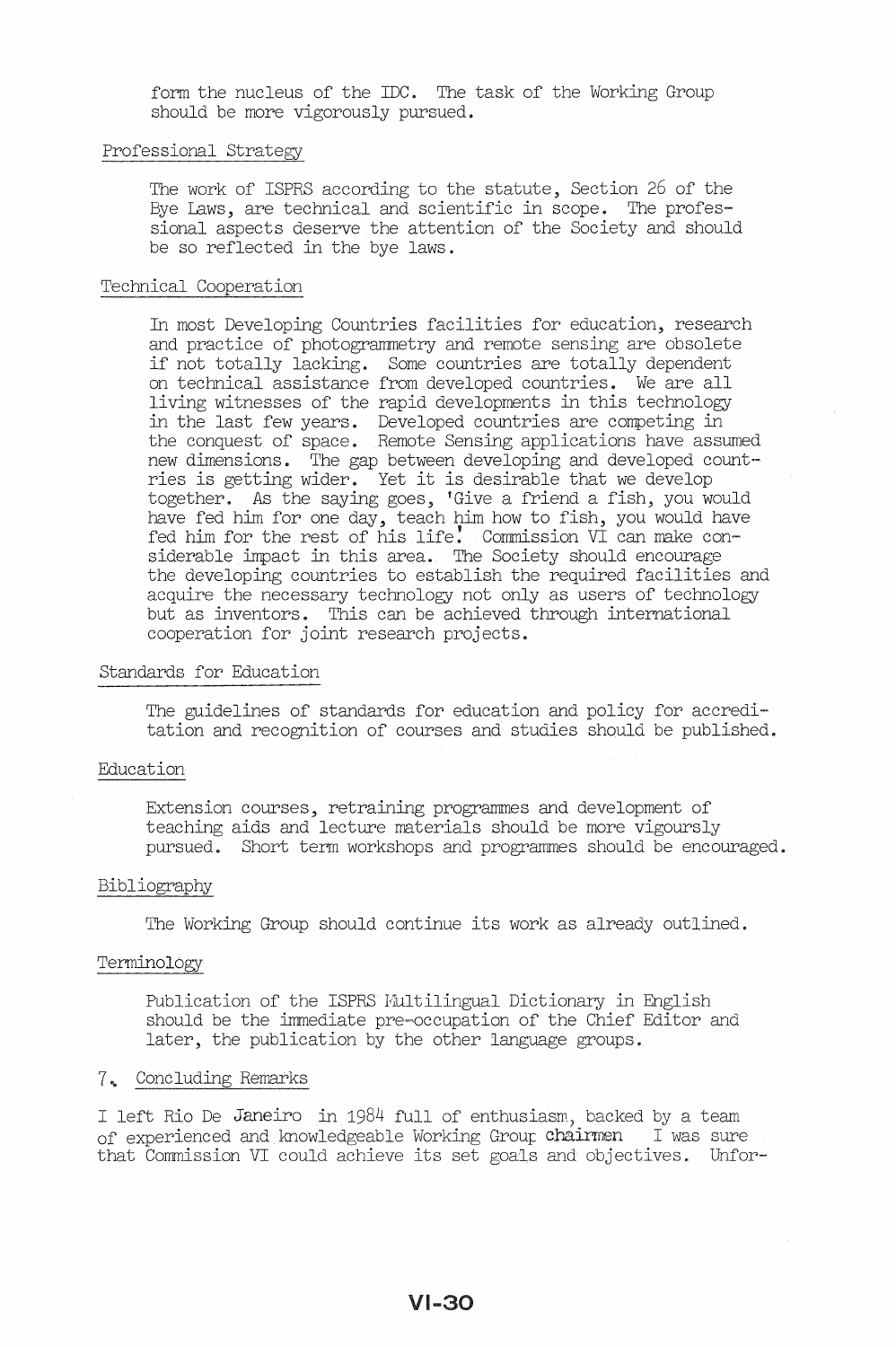tunately the problems of developing countries are overwhelming, ranging from funding, logistics and political support. This has affected our performance considerably. Nevertheless, whatever little contributions we have made to the work of Commission VI were made possible through the cooperation of the Working Group chairmen and the advice and guidance of President Konecny.

Finally, I acknowledge the contributions of the Government of Nigeria and the support of all my colleagues especially those at Federal Surveys, and also the special dedication of each and every member of the Commission Board.

- 8. References
- 1. Adamec, A. A discussion on Standards of Education in Photogrammetry and Remote Sensing (Int. Arch. of Photogrammetry and Remote Sensing Vol.XXV, Part 6 pages 1-28).
- 2. Adebekun, O. General Report of the Activities of Working Group VI/5 (Int. Arch. of Photogrammetry and Remote Sensing Vol. 26-6 1986 pages  $6-8$ ).
- 3. Adekoya, o. L. Forward Looking Strategies~Commission VI (International Archives of Photograrnmetry and Remote Sensing Vol. 26-6, 1986, pages  $9 - 13$ .
- 4. Lindig, G. Status of Multilingual Dictionary (ISPRS) (International Archives of Photograrnmetry and Remote Sensing Vol. XXV-Part 6, 1984 pages 199-208).
- 5. Blackhut, T. J. Operational Concepts and New Technology. Are we satisfied with the performance of our profession? (International Archives of Photogrammetry and Remote Sensing Vol. 26~6 1986 pages 33-37).
- 6. Brandenberger, A. J. 1980 Study on the World's Surveying and Mapping Manpower and Training Facilities. World wanpower and framing racificies. World<br>Cartography Vol. XVI, pages 3-72. United *Nationsill/E8A.iSERL/16* New York 1980.
- 7. Brandenberger, A. J. 1986 Progress Report of the Activities of ISPRS - Working Group VI-I. Inventory of Manpower, Education and Research Facilities of Photograrnmetry and Remote Sensing, Vol. 26~6, 1986 pages 38-48).
- 8.. Derenyi, E. Faig W. How a Professional Curriculum reflect the expanding scope of Photogrammetry. (International Archives of Photogrammetry and Remote Sensing. Vol. 26-6 1986 pages 68-71).

 $VI - 31$